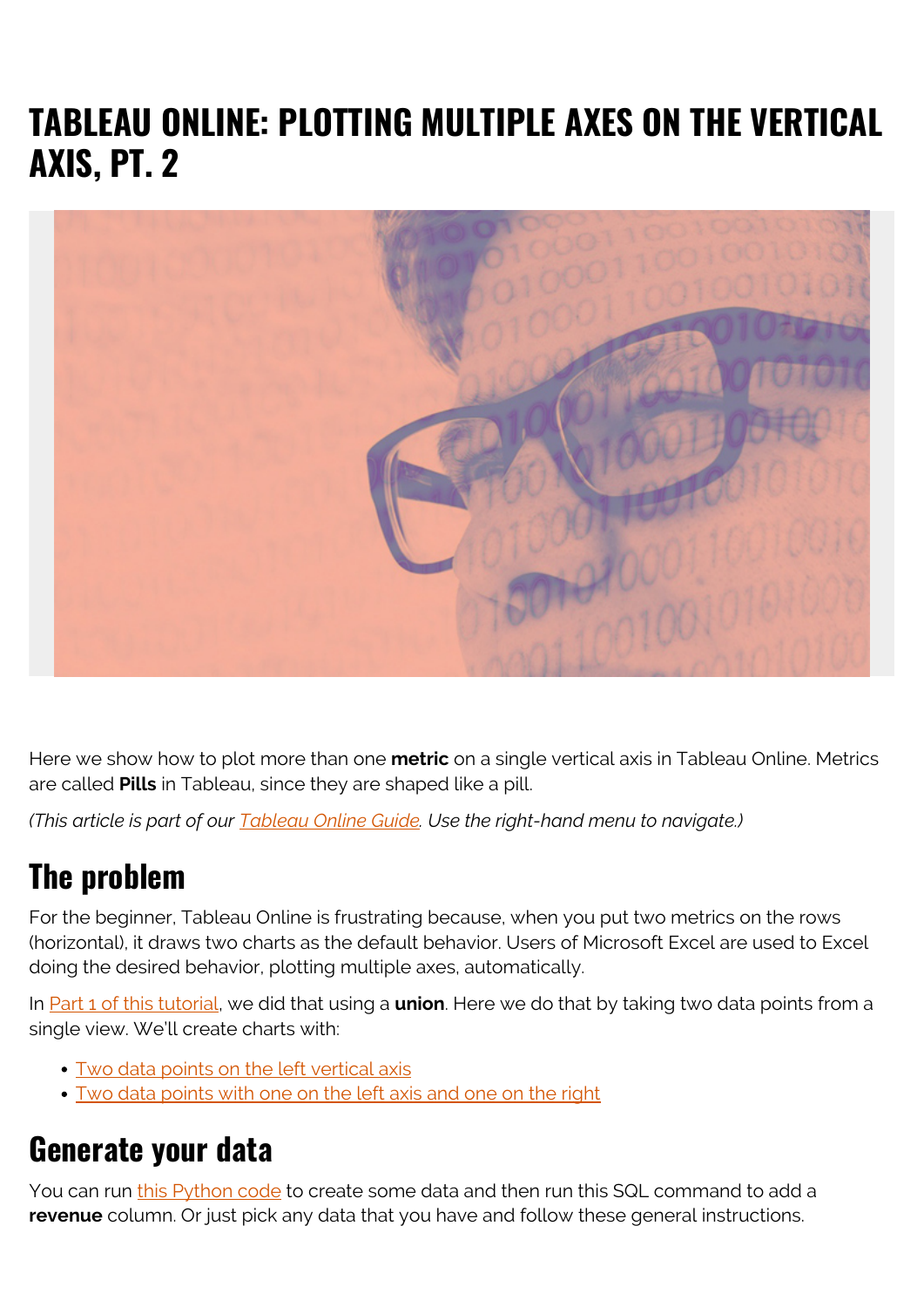create view revenue as select salesdate, product, quantity, quantity  $*$ random() \* 10 as revenue from sales;

### **Plot two data points on left vertical axis**

Create a new data source.

| <b>Connections</b>                            | ⊕ | <sup>O</sup> productsales      |                                |                          |          |
|-----------------------------------------------|---|--------------------------------|--------------------------------|--------------------------|----------|
| walkercodetutorials.codes<br>PostgreSQL       |   |                                |                                |                          |          |
| Database<br>sales                             |   | productsales                   |                                |                          |          |
| Table                                         | ρ |                                |                                |                          |          |
| <b>⊞</b> jose<br><b>田</b> phil                |   | 這<br>Sort fields<br>囲          |                                | Data source order        |          |
| productsales<br>▦<br>sales<br>囲<br>⊞<br>sally |   | 曲<br>productsales<br>Salesdate | Abc<br>productsales<br>Product | #<br>productsales<br>Sum |          |
| <b>B</b> New Custom SQL                       |   | 4/19/2020                      | $x-22$                         | 10.0000                  |          |
| <b>E</b> <sub>o</sub> New Union               |   | 6/1/2020                       | x-11                           | 7.0000                   | Drag the |

**Salesdate** to **Columns** and then change the date from **YEAR()** to **exact date**.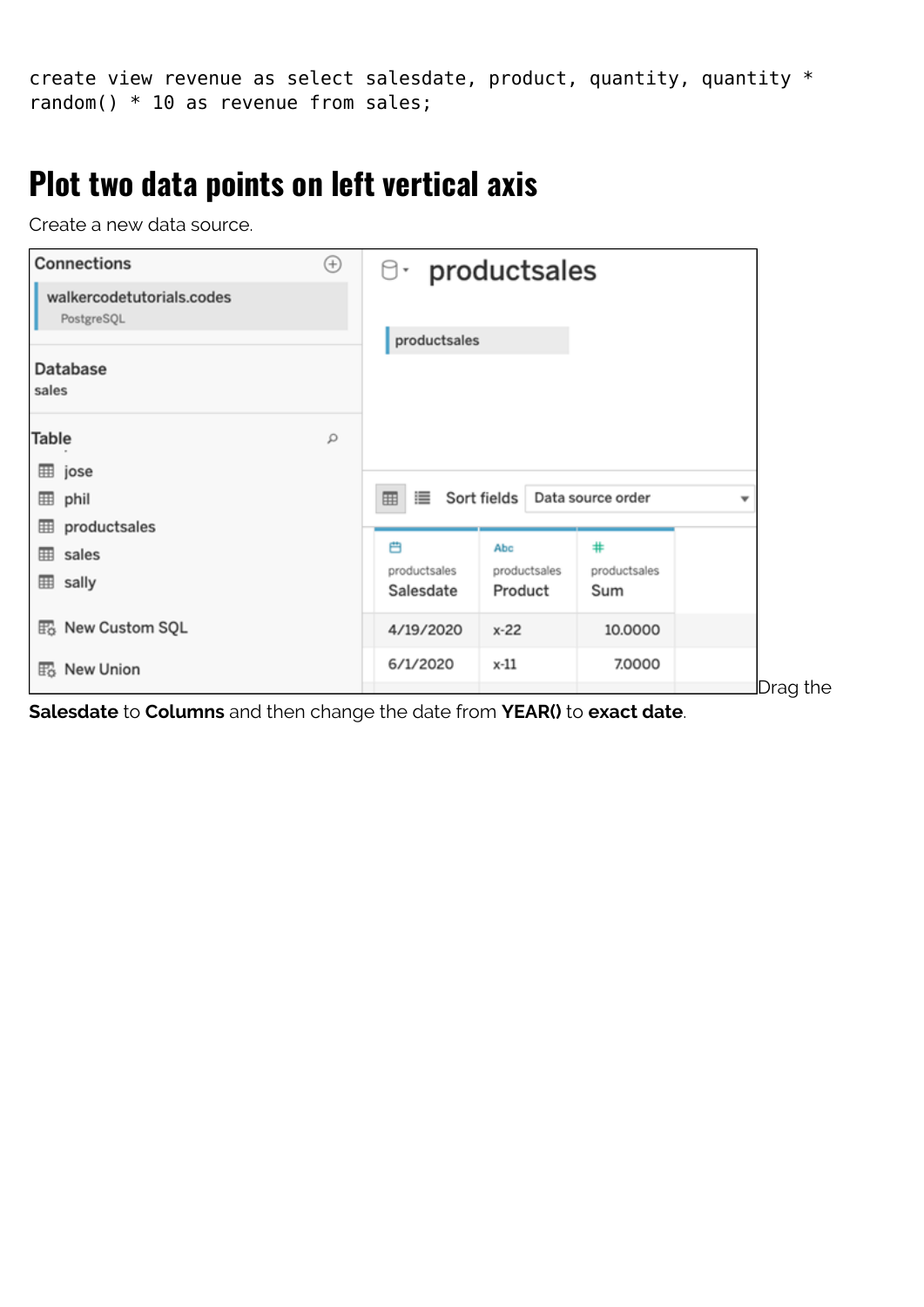| 田 YEAR(Salesdate) |                                                  |              |  |  |  |  |
|-------------------|--------------------------------------------------|--------------|--|--|--|--|
|                   | include in lookip                                |              |  |  |  |  |
|                   | <b>Standard Gregorian</b><br>ISO-8601 Week-Based |              |  |  |  |  |
|                   |                                                  |              |  |  |  |  |
|                   | Year                                             | 2015         |  |  |  |  |
|                   | Quarter                                          | Q2           |  |  |  |  |
|                   | Month                                            | May          |  |  |  |  |
|                   | Day                                              | 8            |  |  |  |  |
|                   | More                                             |              |  |  |  |  |
|                   | Year                                             | 2015         |  |  |  |  |
|                   | Quarter                                          | Q2 2015      |  |  |  |  |
|                   | Month                                            | May 2015     |  |  |  |  |
|                   | Week Number                                      | Week 5, 2015 |  |  |  |  |
|                   | Day                                              | May 8, 2015  |  |  |  |  |
|                   | <b>Exact Date</b>                                |              |  |  |  |  |

This next step is not exactly intuitive. Drag **Measure Names**

onto the **Color Mark**. Drag the **Measure Values** to **Rows**. This creates a legend to the right for each metric and plot each metric on the chart. (That is the frustrating part for beginners as if you drag each metrics onto Rows it makes a separate chart for each metrics.)

You'll also want to remove **SUM(Number of Records)** as that's not too useful, but Tableau Online adds it to the chart automatically. So, scroll down and find it and remove it from here:



The chart now looks like this: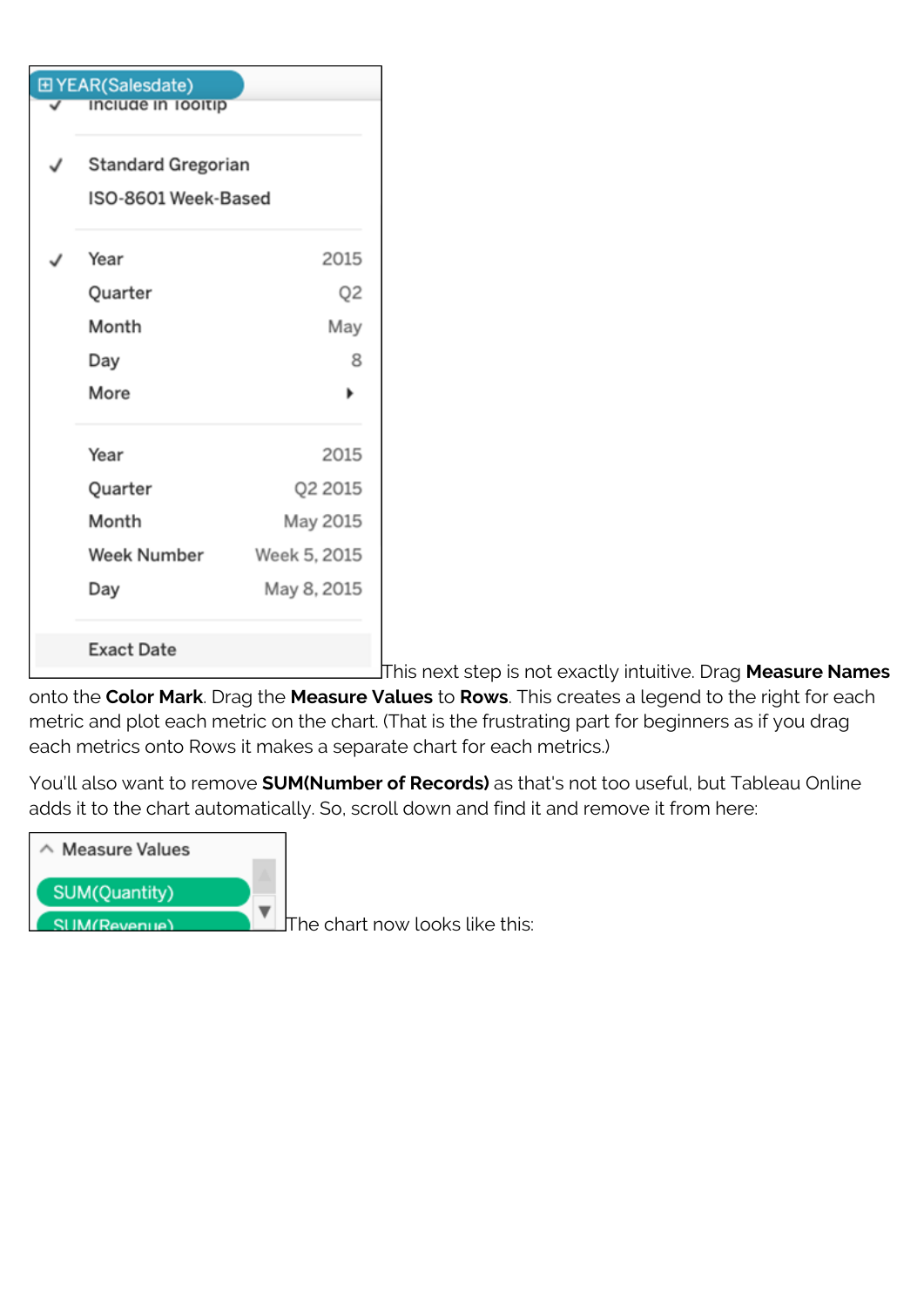

closer view:



## **Plot two data points on dual axis**

The chart above looks OK. You could change the label **Value** to **Revenue/Quantity.** But let's use another technique and plot one metric on the left axis and the other on the right axis.

So, instead of using **Measure Values** drag **Revenue** and **Quantity** onto **Rows**.

Tableau makes two charts. So click **Sum(Revenue)** and then select **Dual Axis** to make one instead.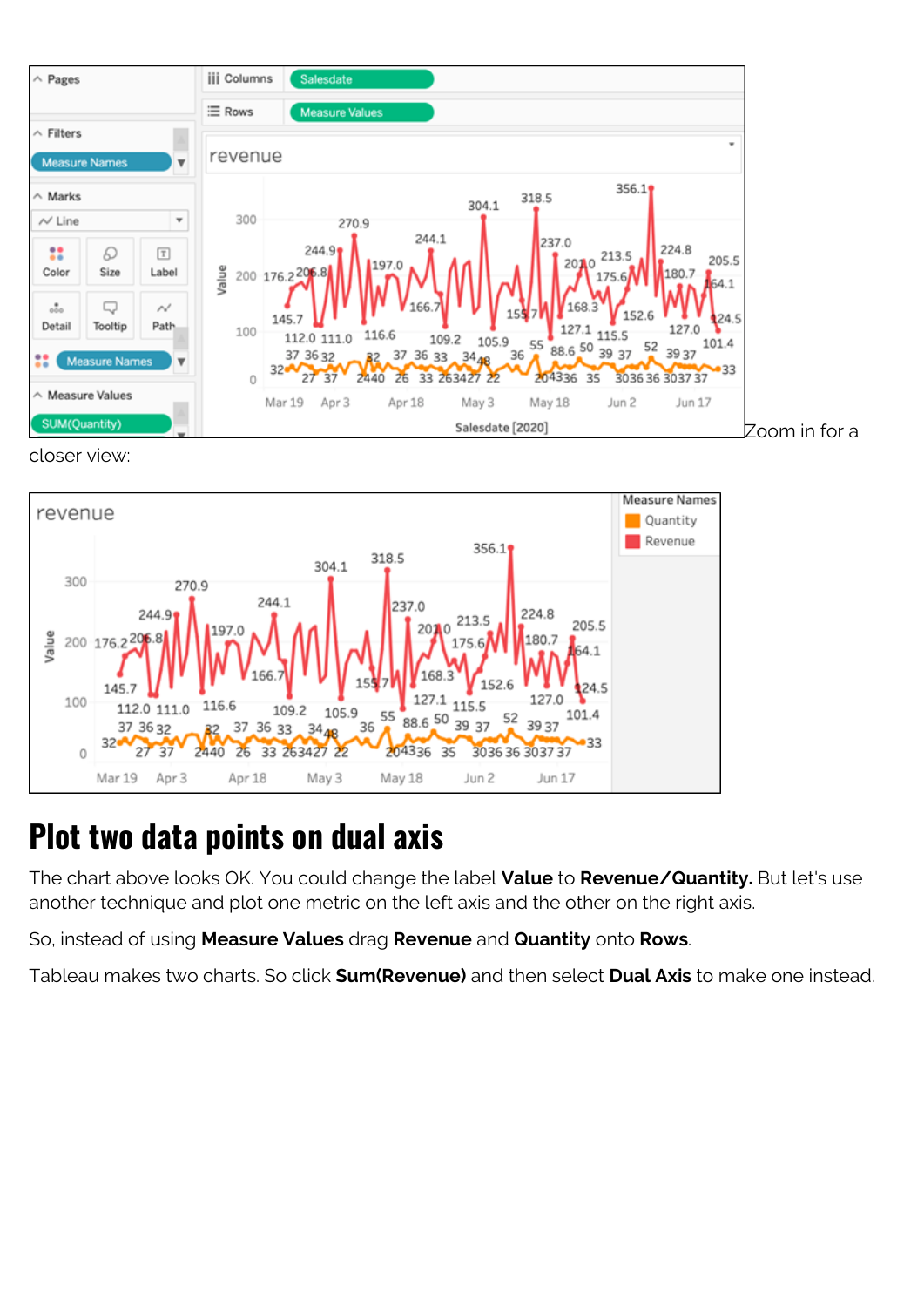



**quantity** axis to force values to a range that does not overlap with the **revenue** range.

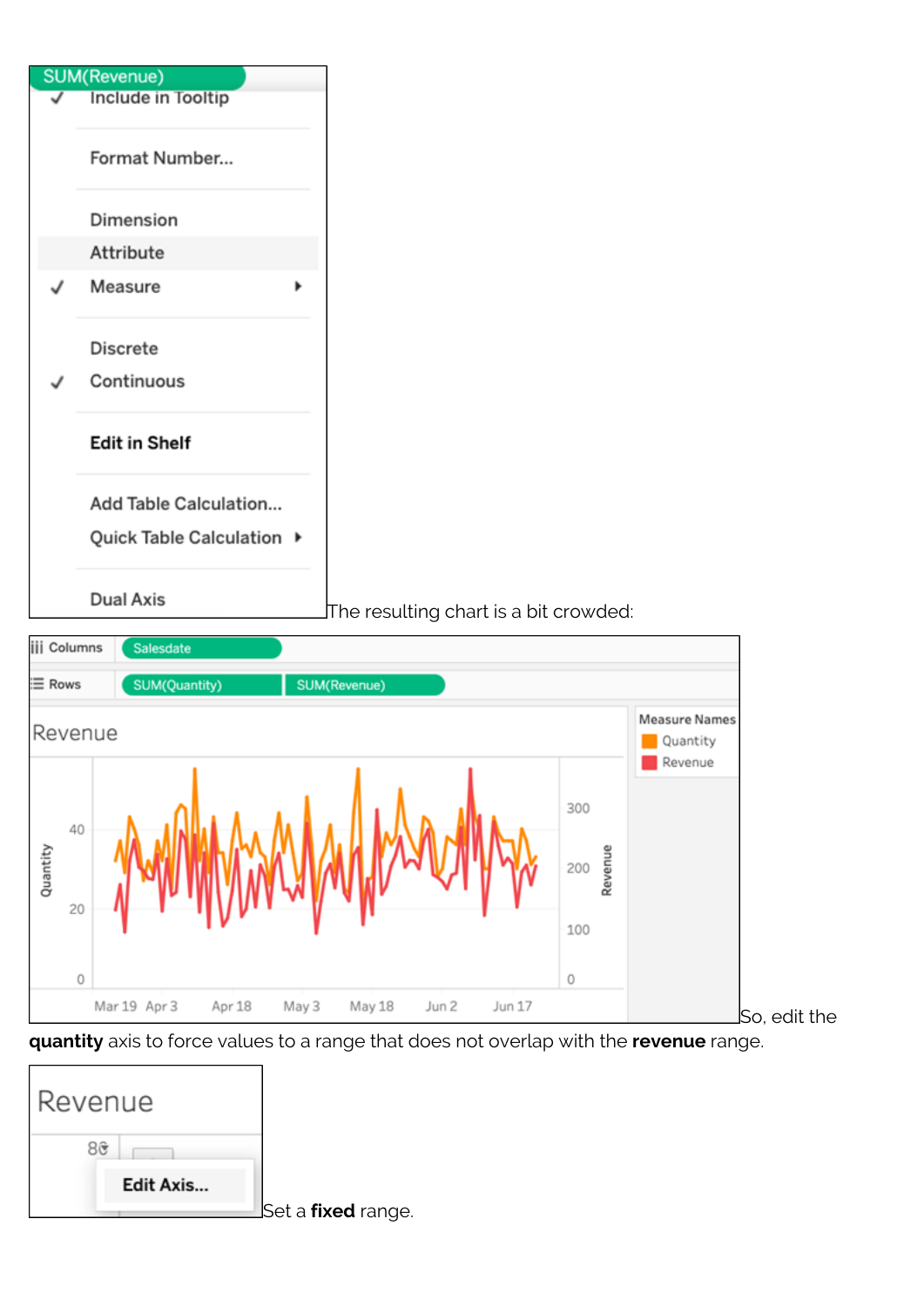| Edit Axis [Quantity]                                                                                                 |                                                                                                | ×                                           |                          |
|----------------------------------------------------------------------------------------------------------------------|------------------------------------------------------------------------------------------------|---------------------------------------------|--------------------------|
| General                                                                                                              | <b>Tick Marks</b>                                                                              |                                             |                          |
| Range                                                                                                                |                                                                                                |                                             |                          |
| Automatic<br>Uniform axis range for all rows or columns<br>Independent axis ranges for each row or column<br>⊙ Fixed | $\sqrt{ }$ Include zero                                                                        |                                             |                          |
| <b>Fixed start</b><br>▼                                                                                              | Fixed end                                                                                      | ▼                                           |                          |
| 20                                                                                                                   | 80                                                                                             |                                             |                          |
| Scale<br>Reversed<br>Logarithmic<br>⊙ Positive<br>Symmetric                                                          |                                                                                                |                                             |                          |
| <b>Axis Titles</b><br>Title                                                                                          |                                                                                                |                                             |                          |
|                                                                                                                      |                                                                                                |                                             | Now it's easier to read: |
| <b>iii</b> Columns<br>Salesdate<br>$\equiv$ Rows<br>SUM(Quantity)<br>SUM(Revenue)                                    |                                                                                                |                                             |                          |
| Revenue                                                                                                              |                                                                                                | <b>Measure Names</b><br>Quantity<br>Revenue |                          |
| 80<br>⋒<br>60<br>Quantity<br>40<br>20<br>Mar 19 Apr 3<br>Apr 18<br>May 3<br>May 18                                   | 300<br>Revenue<br>Salesdate: 5/19/2020<br>200<br>Revenue: 296.8<br>100<br>0<br>Jun 17<br>Jun 2 |                                             |                          |

view.

 $\gtrsim$ zoom in for a closer